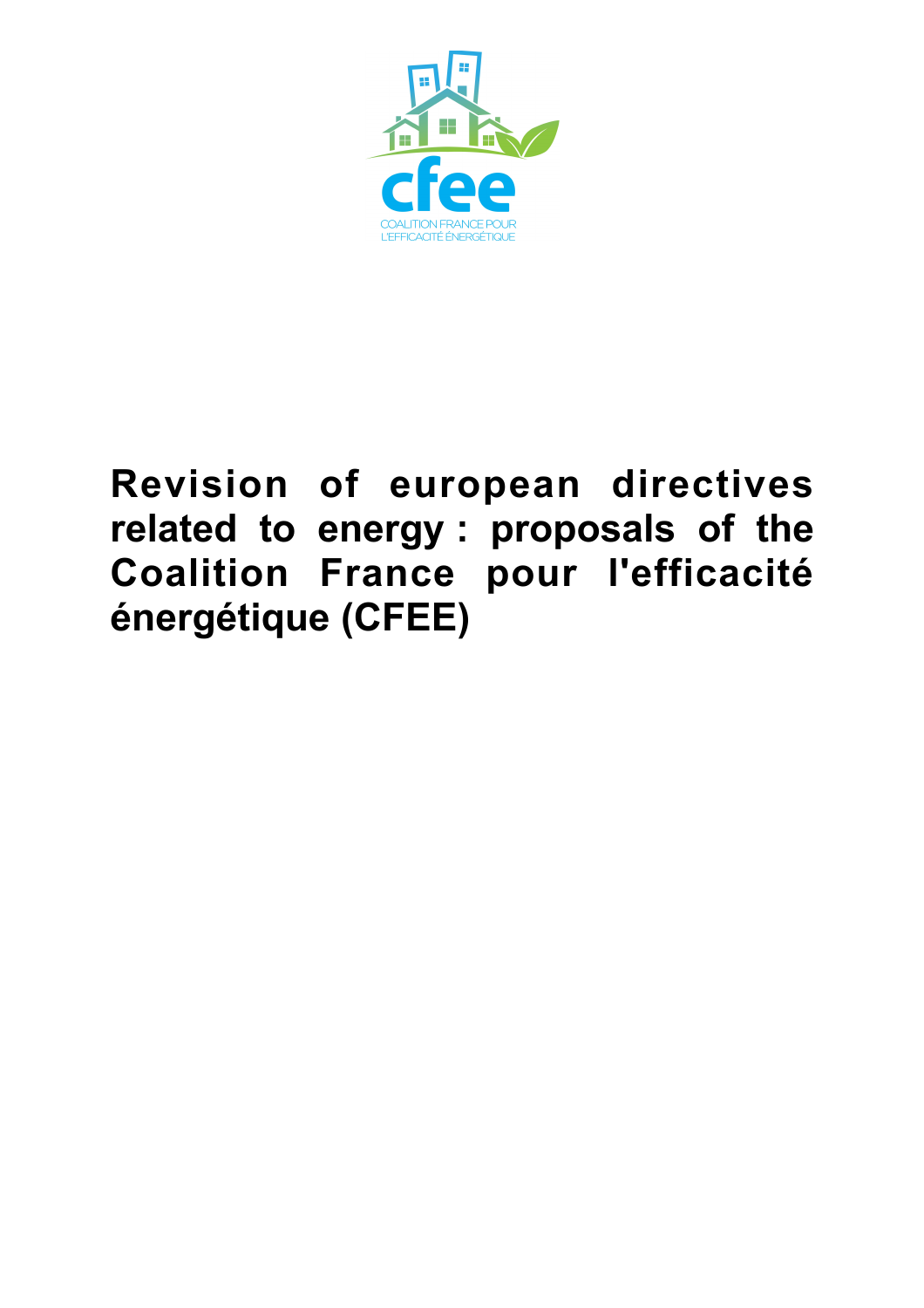## **Who we are**

The [Coalition France pour l'efficacité énergétique](http://www.coalition-energie.org/) (CFEE) is an informal plateform gathering indutries and professional federations (Effinergie, [Gesec,](http://www.gesec.fr/) [Gimelec,](http://www.gimelec.fr/) [Isolons la Terre contre le](http://www.isolonslaterre.fr/) [CO2\)](http://www.isolonslaterre.fr/) as well as consumers & environmental NGOs [\(ARC,](http://www.unarc.asso.fr/) [CLER,](http://www.cler.org/) [France nature](http://www.fne.asso.fr/) [environnement,](http://www.fne.asso.fr/) [Réseau Action Climat,](http://www.rac-f.org/) [UFC-Que Choisir\)](http://www.quechoisir.org/). Its purpose is to promote energy savings in France and Europe.

More informations : Website : [www.coalition-energie.org](http://www.coalition-energie.org/) Twitter : @CFEE\_energie Mail: contact @ coalition-energie.org

## **Table des matières**

| Give more consistency to the european framework linked to energy renovation of     |  |
|------------------------------------------------------------------------------------|--|
|                                                                                    |  |
|                                                                                    |  |
| Improve reporting & introduce stringent verification of transpositions4            |  |
|                                                                                    |  |
|                                                                                    |  |
|                                                                                    |  |
|                                                                                    |  |
| Strengthen national regulation authorities requirements, better supervision at the |  |
|                                                                                    |  |
| Independant assessment of articles 9 to 11 of the energy efficiency directive7     |  |
| Request from Member States a long term financing strategy of for energy            |  |
|                                                                                    |  |
|                                                                                    |  |
|                                                                                    |  |
|                                                                                    |  |
|                                                                                    |  |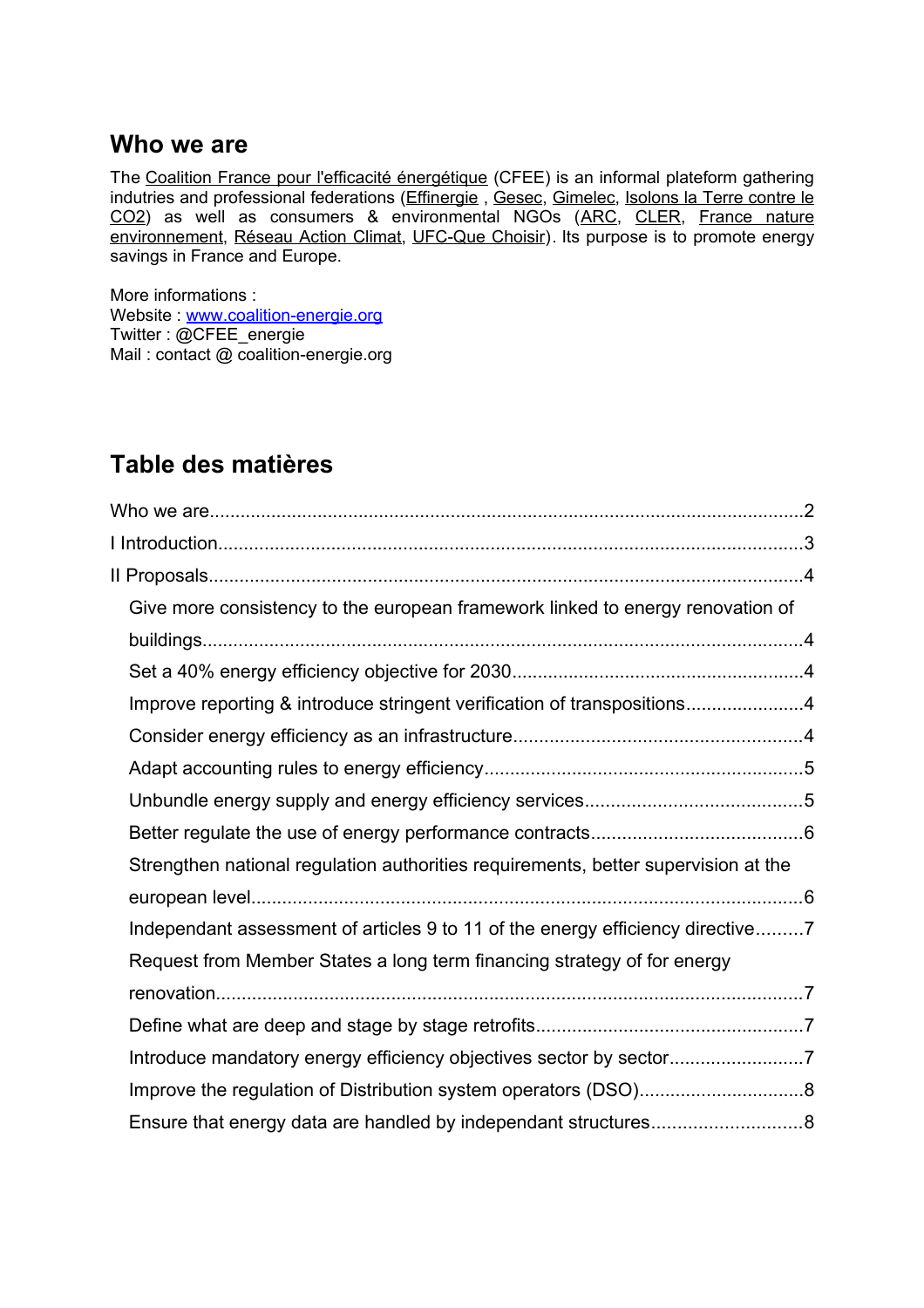# **I Introduction**

Members of the CFEE are convinced that the french energy transition greatly depends on decisions taken at the european level. Therefore we closely follow what is being discussed in Brussels.

In the present document, the CFEE formulates several proposals with the view of contributing to the ongoing revisions debate.

However, we also want to remind stakeholders that enforcement of existing regulations must remain a priority.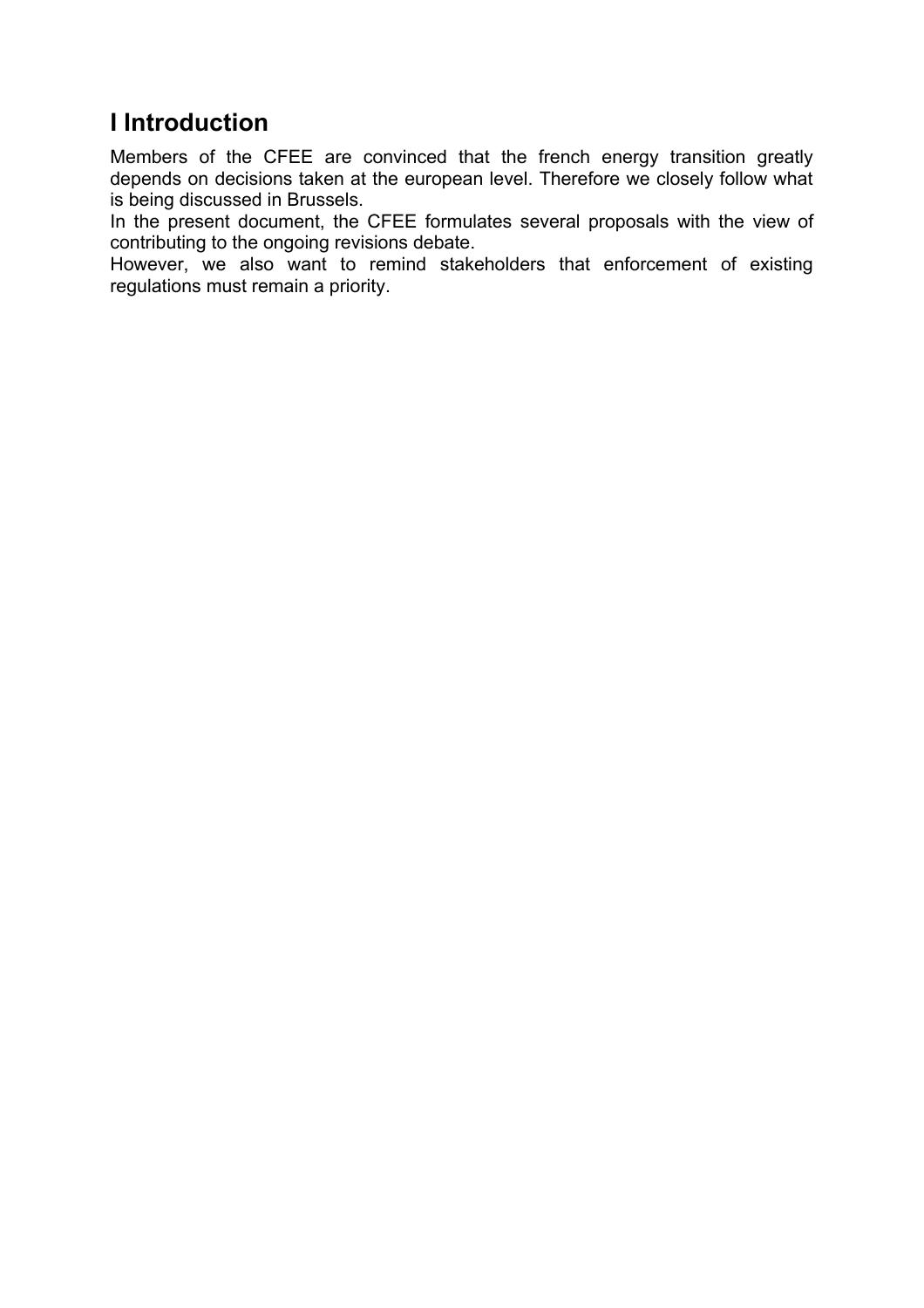# **II Proposals**

#### **Give more consistency to the european framework linked to energy renovation of buildings**

Numerous directives are dealing with energy efficiency in buildings. This complexity is not easing the success of the energy transition in each member State, especially in France where it sometimes represents an opportunity to generate administrative burden and justify the status quo.

In the medium term, the idea of merging several directives (or part of them) into an energy renovation of buildings directive should clearly be investigated. In the short term, Europe should create links between articles of existing directives.

### **Set a 40% energy efficiency objective for 2030**

Tapping the full cost-effective potential for energy savings must be the aim of the EU energy efficiency target for 2030. In a study for the European Commission, Fraunhofer ISI calculates that the EU could cost-effectively save 40% of its energy consumption by 2030. A 40% energy efficiency target ensures cost-effective investments and helps to make achieving the targets for renewable energy and greenhouse gas emissions reductions cheaper for consumers and the economy. All technologies and data services are ready to achieve these targets at european level thanks to affordable renovation packages, including insulation, energy active management and renewable energies.

#### **Improve reporting & introduce stringent verification of transpositions**

The introduction of a standard, binding reporting template is important to ensure comparability of reporting. It is also important to introduce a scheme which allows third party evaluation of national reports. The European Commission is usually not able assess them on the qualitative aspect and national governments cannot assess their own policies. The EU Comission should be organised to analyse the information coming from potential "whistle blowers".

Notifications from Member States are sometimes not consistent with what is going on on the field. The EU Commission should put more emphasis on checking the consistency between what the Member-State says and the reality. More ressources must be dedicated to this work since it is the prerequisite to the better enforcement of existing directives related to energy.

#### **Consider energy efficiency as an infrastructure**

In order to initiate the economic revovery, G20 has repeatedly put forward infrastructure investments which, if put to good use, could generate many positive effects. However separating the developement of energy efficiency and conventionnal infrastructures is taking the risk of seing the latter becoming stranded assets and not fully tapping the energy savings potential of the building industries and services sectors.

According to the IEA, the current amount of money spent on energy efficiency will need to be multiplied by 8 to avoid major climate changes.

Therefore, Europe and its Member States must consider energy efficiency as a priority infrastructure.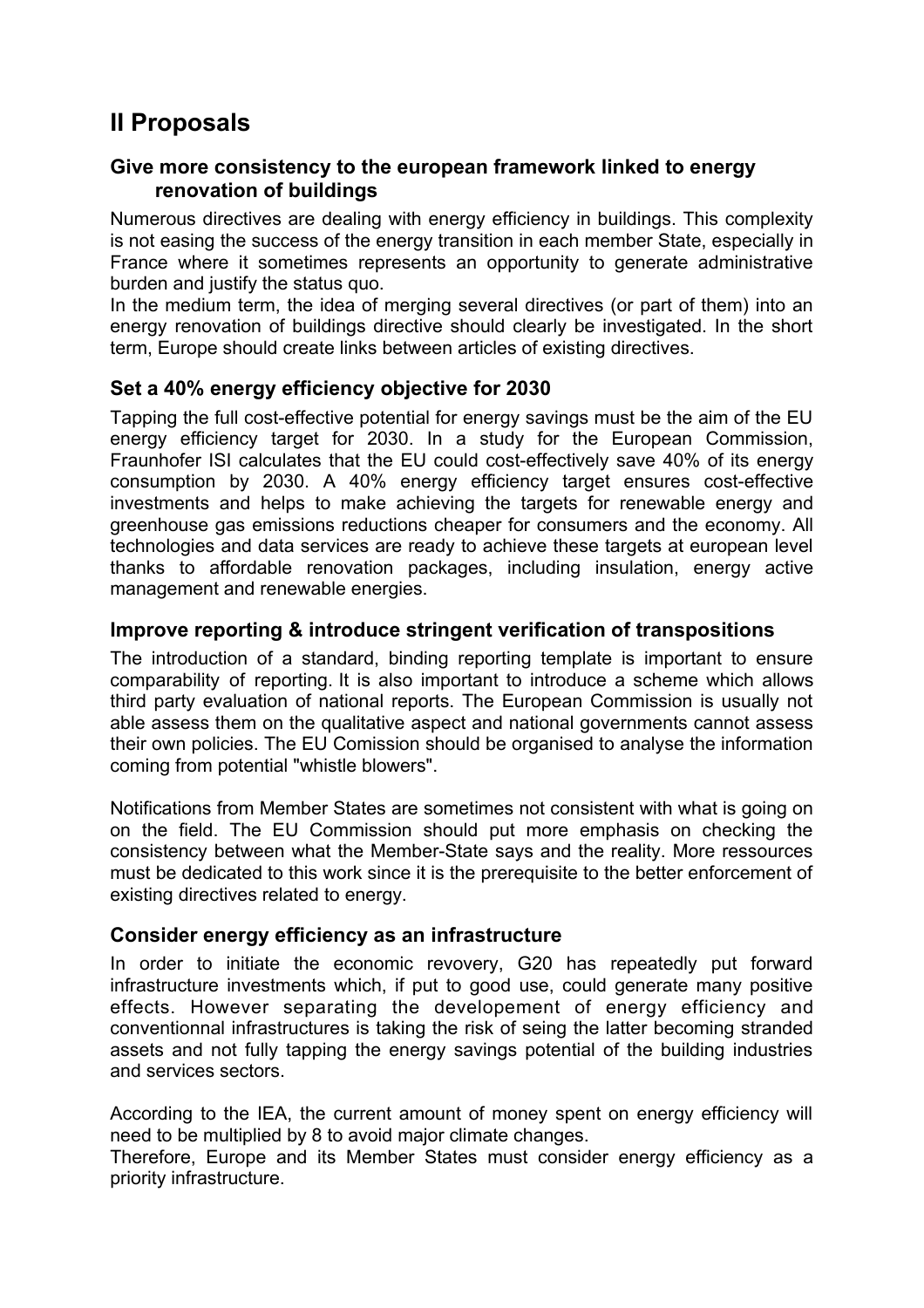## **Adapt accounting rules to energy efficiency**

The current accounting rules are a disincentive to governments and local authorities to develop energy efficiency investment programmes – and promote the continued focus on grant-funded schemes.

Several reforms must carried out In order to solve the problem :

- 1. Revisite Eurostat's view of what is considered an "asset"
- 2. Recognise the cash savings from energy efficiency investments in the 'scoring' of investments
- 3. Reinterpret debt rules

- Create an off balance sheet classification for energy efficiency projects and define some conditions in order to avoid any risk of deadweight ;

- Clarify that flexibility will be granted under the Stability and Growth Pact structural reform clause to fund major energy efficiency investment as part of a structural reform programme.

However the adaption of accounting rules to energy efficiency **is indissociable with the unbundling between energy supply and energy efficiency services**.

#### **Unbundle energy supply and energy efficiency services**

The allotment is not compulsory in an Energy performance contract (EPC) in France. Since 1974, buying energy together with other services is deeply rooted in buying strategies.

Thus, bundle energy supply and energy efficiency works in the same tender result in excluding independent energy services companies especially Small and medium entreprises (SMEs).

The clear conflict of interest underlying in a contract including energy supply and energy efficiency leads to unambitious energy efficiency works<sup>[1](#page-4-0)</sup>, very long duration contracts<sup>[2](#page-4-1)</sup>, unfavorable contract terms for users. The potential abuses are numerous and already documented.

The problem does not lie in the contractual and economic model of the EPC but in the players using them. There is obviously a need to make the energy services market more transparent for more innovation and more energy savings.

Therefore it is essential to clean all contract models related to energy efficiency by banning energy supply from them.

<span id="page-4-0"></span><sup>1</sup> http://www.ladepeche.fr/article/2014/11/23/1997063-promesse-chiffree-d-economie-d-energie.html

<span id="page-4-1"></span><sup>2</sup> http://www.cleantechrepublic.com/2011/02/28/montlucon-contrat-performance-energetique-batimentspublics/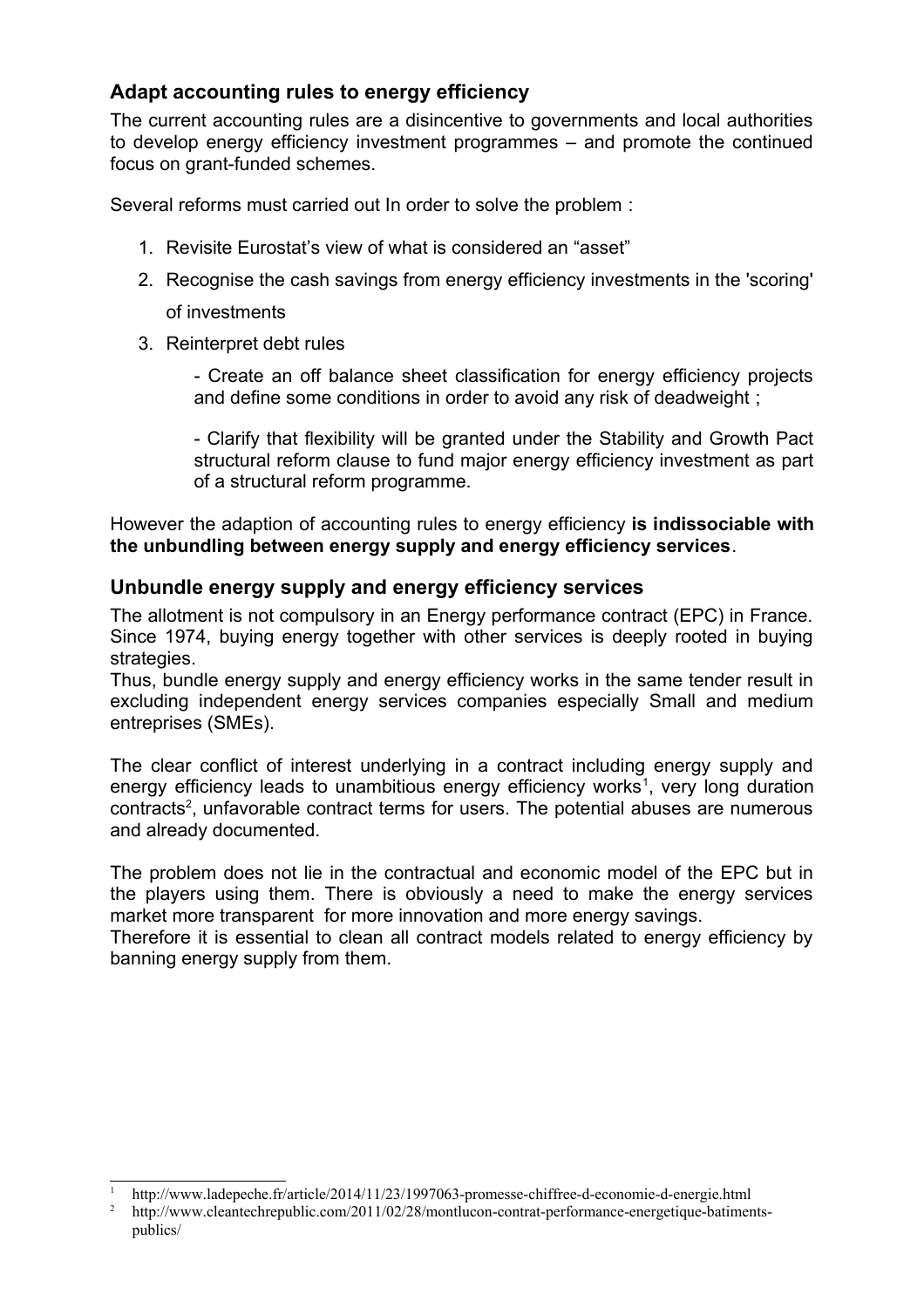#### **Better regulate the use of energy performance contracts**

The energy performance contracts model is a victim of several abuses which affect the users (local authorities, co-owners, private companies) and local SMEs in France and potentially in other Member States. Beyond the previous proposal, several provisions must be introduced :

- 1. the EPC has to be better defined in the next directive. In particular the possibility of considering an EPC as an energy supply contract should be banned;
- 2. the notion of energy guarantee will have to be defined in the respect of free competition and free access for SMEs without adding administrative burden or contractual complexity.
- 3. the monitoring of incumbent operators will have to be reinforced by the complete transcription of the third energy package in France, especially regarding the EDF & Engie groups.

#### **Strengthen national regulation authorities requirements, better supervision at the european level**

2009/72/EU and 2009/73 impose the creation of national regulators for the energy sector. The importance of regulation is reminded in every directive related to energy such as the energy efficiency directive.

There is indeed in France a national regulator : the « Commission de regulation de l'énergie » (CRE).

However its scope, financing and power are overly restricted which doesn't fit the european requirements. They must be revised in order to allow the CRE be up to the challenge and become an authority.

Moreover, better supervision of national authorities by european institutions should be introduced : giving enforcement powers to european actors such as Agency for the cooperation of energy regulators (ACER) and/or the Council of european energy regulators (CEER) should for example be considered strongly.

The scope of regulation should also include the energy services in order to stop the non technologic barriers existing in Franc and cover the Demand side management (DSM).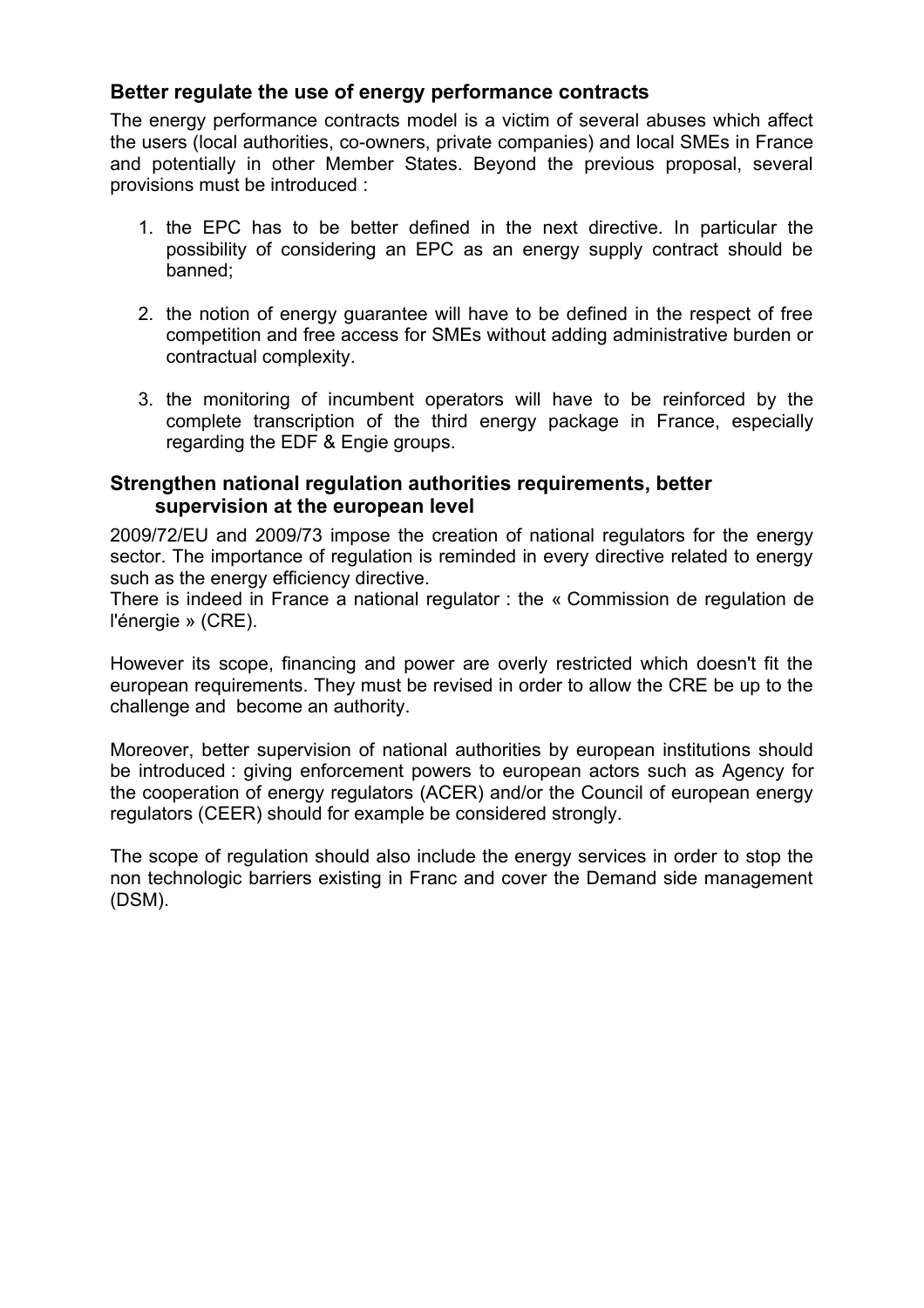#### **Independant assessment of articles 9 to 11 of the energy efficiency directive**

Smart metering has been so far a costly technology for questionable results in terms of energy savings.

Moreover, especially in collective housing, individual metering is a labyrinth that encourage individual behaviours to the detriment of the collective approach that is needed by global renovation of buildings projects. Smart metering can indeed be a brake to energy efficiency in many countries in the EU.

Smart meters could quickly become an "has been technology" compared to the digital devices that the consumer can buy on the market.

Most of the existing studies are only simple local reports made by non-scientists or lobby, none of them published in peer-reviewed literature. An independent scientific study is needed to know exactly if the cost of the smart measuring measures is worth the investments or if it would be better to invest on techniques whom results are well known.

#### **Request from Member States a long term financing strategy of for energy renovation**

A long term vision is indeed needed to overcome the current challenges to obtaining long-term financing for energy efficiency.

The mechanisms required to increase the scale, effectiveness and impact of energy efficiency investments are firstly associated with making sure public finance focuses on addressing specific market failures, secures high public value outcomes and enables risks to be shared with the private sector. The aim would also be to make private capital available for investments in energy efficiency. There is also a need to scale up technical assistance as shown through the large demand for support through the European Investment Advisory Hub.

The financing mechanisms must take into account the generally small size of retroffitings projects. Europe must both adapt its requirements and help Member States setting up project aggregators, french third-party financing companies being an interesting exemple.

#### **Define what are deep and stage by stage retrofits**

The concept of « staged deep renovation » is far from being clear in current directives. potential recasts are an opportunity to develop this subject : a minimum energy performance in major renovations of existing buildings must be set and become the objective of both the « one-shot » deep renovations and the « staged deep renovations ».

#### **Introduce mandatory energy efficiency objectives sector by sector**

Mandatory measures and binding targets are currently missing. They are vital if we want to reach 2020 and 2030 energy efficiency objectives. In order to be socially accepted, they must be mixed with efficient financing schemes which are currently lacking in France (see previous comments). Mandatory measures and binding targets for buildings are already existing in France. They must also be adapted to the context of each sector (housing, tertiary buildings, industry, etc.).